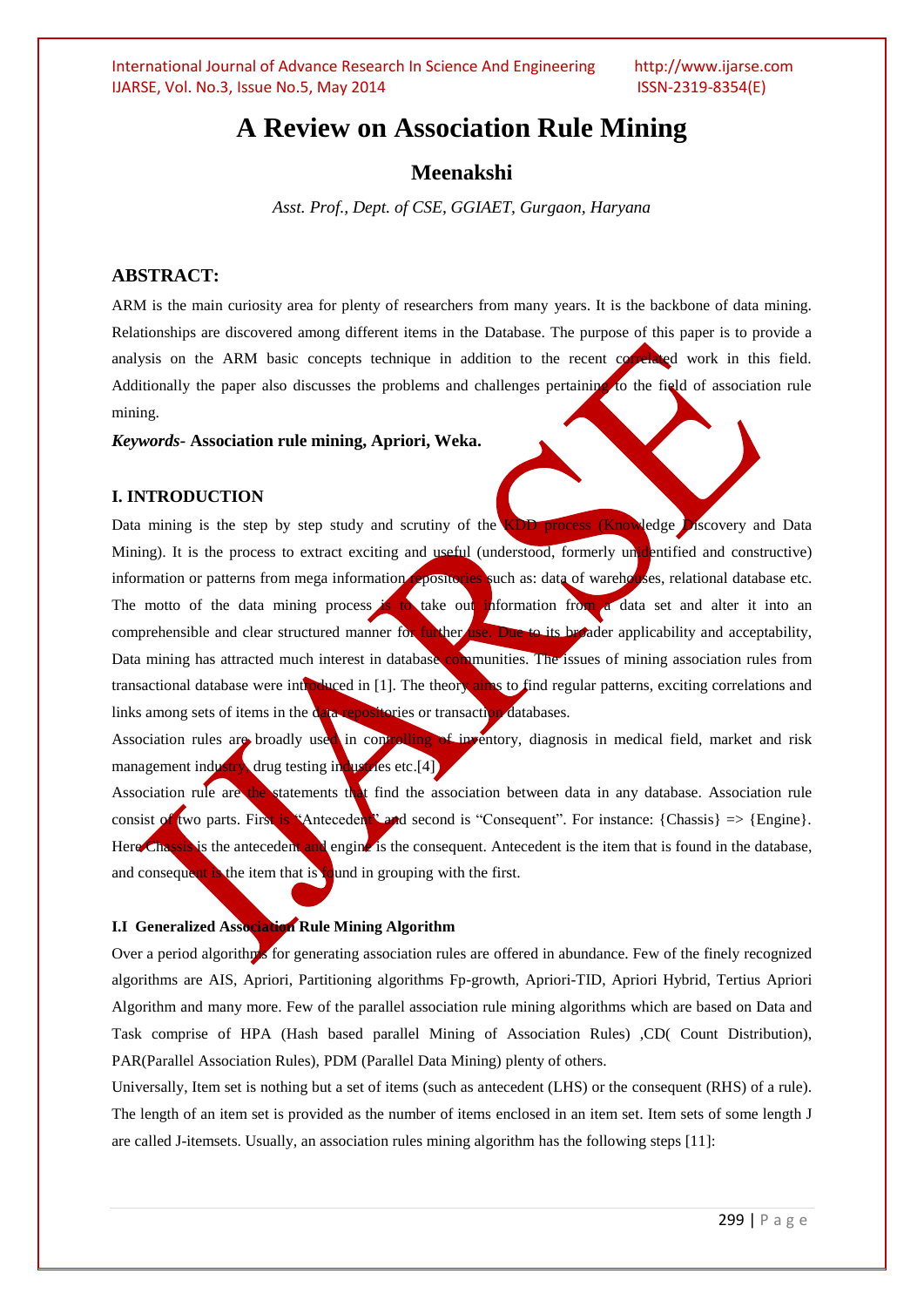a) The set of candidate J-item sets is generated by 1-extensions of the large (J-1)-item sets generated in the previous iteration.

b) Support for the candidate J-item sets are generated by a pass over of the database.

c) Item sets that do not have the minimum support are useless and the left over itemsets are called large Jitemsets.

This process is recurring until there are no larger item sets in the database. The most frequently used approach for finding association rules is based on the Apriori algorithm. The competence of the level wise generation of frequent itemsets is enhanced by using the Apriori property which states that all non-empty subsets of a frequent itemset must also be frequent [7].

### **II. LITERATURE REVIEW**

A detailed study of journals and articles related to association rule mining algorithms has been carried out. Few papers compared association rule mining algorithms; others tailored the existing algorithms to improve the performance. Huaifeng Zhang et al [5] projected an algorithm to determine combined association rules. In Comparison with the existing association rule, this combined association rule technique permits various users to directly perform actions. In detailed study, rule generation and interestingness measures have been paid attention in combined association rule mining. The frequent itemsets among itemset groups are discovered to improve efficiency in combined association rule generation. An competent version of Apriori algorithm for mining multilevel association rules in large databases has been presented for finding maximum frequent itemset at lower level of abstraction by Praima Gautan and K.R. Pardasani[8]. A new, quick and an well-organized algorithm (SCBF Multilevel) with single scan of database for mining complete frequent itemsets has been proposed. The multiple-level association rules under different supports in simple and effective way can be derived by projected algorithm.

Xunwei Zhou and Hong Bao  $[12]$  planned for an algorithm for double connective association rule mining using a three table relational database. The *rules* are established among the primary keys of the two entity tables and the primary key of the binary relationship table. Under a Grid computing environment Raja Tlili and Yahya Slimani <sup>[9]</sup> proposed a dynamic load **balancing** strategy for distributed association rule mining algorithms. Experiments proved that the proposed strategy success in getting better use of the Grid architecture assuming load balancing. Basic concepts of negative association rule and an enhancement in Apriori algorithm for mining negative association rule from frequent absence and presence itemset proposed by Anis Suhailis Abdul Kadir et al[2]. Guimei Liu et al [3] proposed different methods to handle the false positive errors in association rule mining. Three multiple esting correction approaches- the direct adjustment approach, the holdout approach and the permutation-based approach have been used and widespread experiments have been conducted to examine their performances. Among the three permutation–based approach has the highest power of detecting real association rules, but it is costly computationally. Somboon Anekritmongkol and M. L. Kasamsan [10] proposed a time reducing technique (Boolean Algebra Compress Technique) in reading data from the database. It has been concluded that the time had reduced noticeably.Jesmin Nahar et al [5] predicted heart diseases data by comparing healthy heart and sick heart data utilizing various association rule algorithms. The three association algorithms used were Predictive apriori, Apriori and tertius algorithm. Based on the results it was concluded that Apriori algorithm is the best matched algorithm for this task. A comparable work was done by Jyoti Arora et al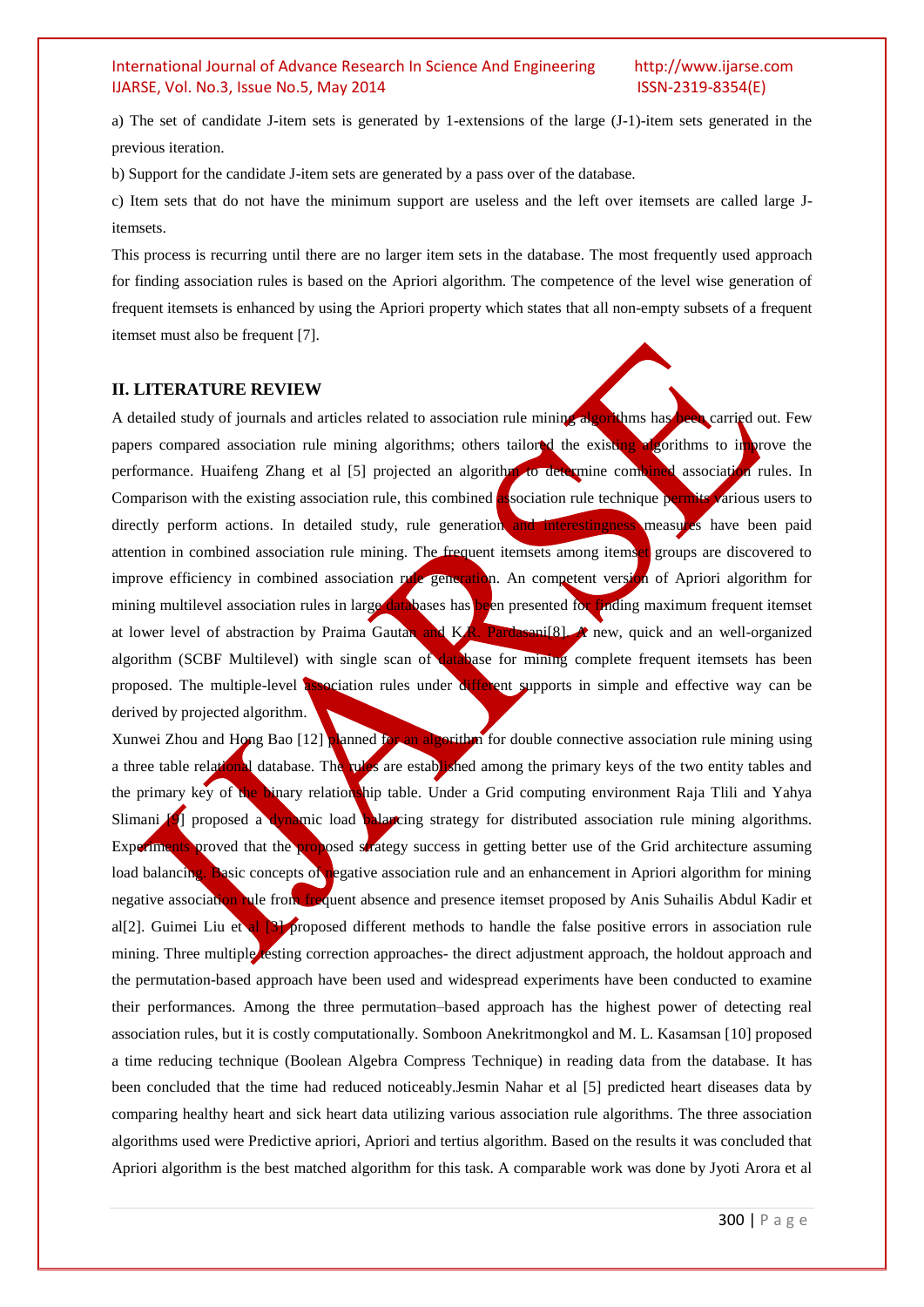[6] who proposed a comparison of various association rule mining algorithms on Supermarket data and achieved the results using Weka data mining tool.

#### **III. ISSUES AND CHALLENGES**

Although massive research work has been carried out in association rule mining field and various authors have projected different algorithms, yet there subsist many problems and challenges which must be resolved in order to get absolute benefit of this method. The list illustrating major shortcoming of the association rule mining algorithms

Is as under10]:

- a) Enormous discovered rules
- b) Attaining non interesting rules
- c) Low algorithm performance

Users of association rule mining tools face many issues like the algorithms do not always return the results in practical time. Also the set of association rules can rapidly grow to be unwieldy, especially when we lower the frequency necessities. Fetching all association rules from a database requires counting all achievable and potential combinations of attributes. Support and confidence factors can be used for achieving interesting rules which have values for these factors higher than a threshold value. In most of the methods the confidence is determined once the relevant support for the rules is computed. The key constituent that makes association rule mining realistic is the minimum support specified by the user i.e. *minsup*. It is used to trim the uninteresting rules. But using only a single *minsup* means that all the **the database** are of the identical nature. Every time this may not be correct or perfect approach. For example, in business of retailing, customers frequently buy less priced items, while the higher priced items may not be bought very often. In this conditon, if the *minsup* is set high, the generated **rules will have only those rules** having only low price items and hence it all contribute to the firm's less profit On the *contrary*, if the *minsup* is set too less, a lot of meaningless frequent patterns will be generated that will burden the decision makers unnecessarily.

Such situation is called as rare item problem [20].

# **IV. PERFORMANCE REVIEW**

Over a time many algorithms for generating association rules have been offered. few of the well recognized algorithms are AIS, Apriori-TID, Apriori, Fp-growth, Partitioning algorithms, Apriori Hybrid, , FP-growth Algorithm, Tertius Algorithm and several others. The AIS algorithm was the first algorithm to generate all hefty itemsets in a transaction database. The algorithm is used in finding qualitative rules. This technique is restricted to only item in the subsequent. The AIS algorithm makes numerous passes over the database. The primary issue of the AIS algorithm is that it generates plenty of candidates that afterwards turn out to be small[1]. One more drawback of this algorithm is that the data structures obligatory for keeping huge candidate itemsets are not precise. The

Apriori algorithm developed [1] is the most well known association rule algorithm. Meaning of Apriori is "from what comes before". Its accomplishment is easier than other algorithms and utilizes less memory comapritively. But it has certain demerits too. It only details about the presence and absence of an item in transactional databases and needs a large number of database scan. However the minimum support threshold used is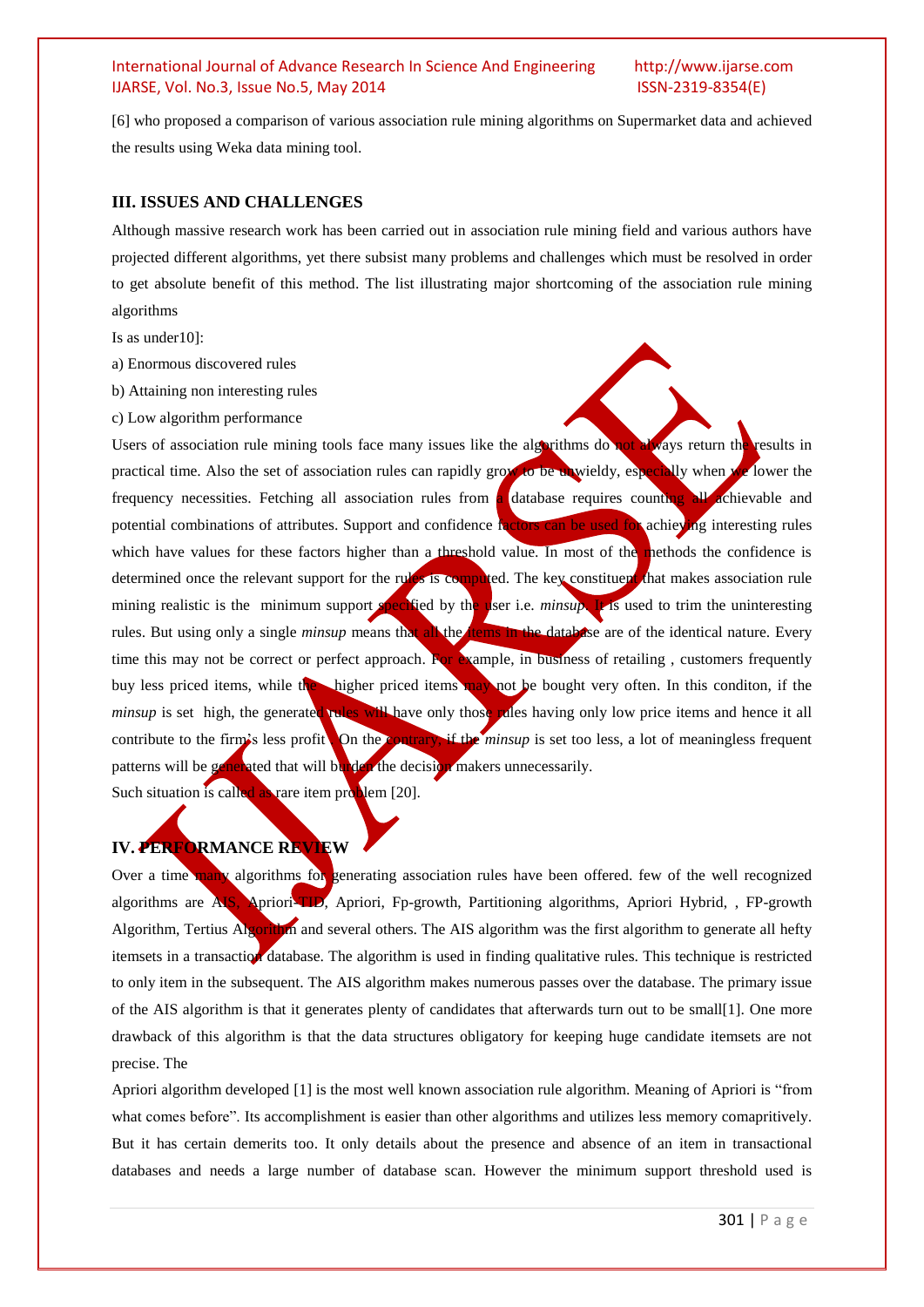consistent and the number of candidate itemsets produced is massive.To solve few of the holdups of the Apriori algorithm, Fp-growth algorithm was brought into existence which is based on tree configuration or structure.

#### **Association Rule Mining Algorithm Advantages and Disadvantages**

#### **AIS**

### **Advantages:**

1. A judgment is used in the algorithm to trim those candidate itemsets that have no scope to be large.

2. It is appropriate for low cardinality sparse transaction database.

#### **Disadvantages:**

- 1. It is limited to only one item in the subsequence.
- 2. It needs Multiple passes over the database.
- 3. Data structures required for maintaining large and applicant itemsets is not specified.

#### **Apriori**

#### **Advantages:**

- 1. This algorithm has smallest amount of memory usage.
- 2. Simple Execution.
- 3. For trim and snip , it uses Apriori property hence, itemsets left for additional support scrutiny remain less.

#### **Disadvantages:**

- 1. It needs lot of scans of database.
- 2. It permits a single minimum support Threshol
- 3. It is constructive for small database only.
- 4. For an item in database, it details the presence or absence only

#### **FP- growth**

#### **Advantages:**

- 1. It is quicker as compared to other association rule mining algorithm.
- 2. It utilizes compressed representation of original database.
- 3. Elimination of Repeated database sca

### **Disadvantages:**

1. The memory utilization is more

2. Not useful for interactive mining and incremental mining.

3. Compressed representation of the database is used by FP –growth and hence the irrelevant information are trimmed. However if  $w$  use FP-tree method, it cannot be used for interactive and incremental mining system as changes in threshold value or new insertions in database may result in repetition of the entire process.

# **V. CONCLUSION**

Association rules are extensively used in a variety of areas such as risk and market management, telecommunication networks, medical diagnosis, inventory control etc. This paper demonstrates a review on association rule mining. Initially a concise foreword about association rule mining is given which is the process of finding patterns, co-relations, associations or informal structures among sets of items in the transaction databases or other data repositories. A generalized association rule mining algorithm has been proposed. The